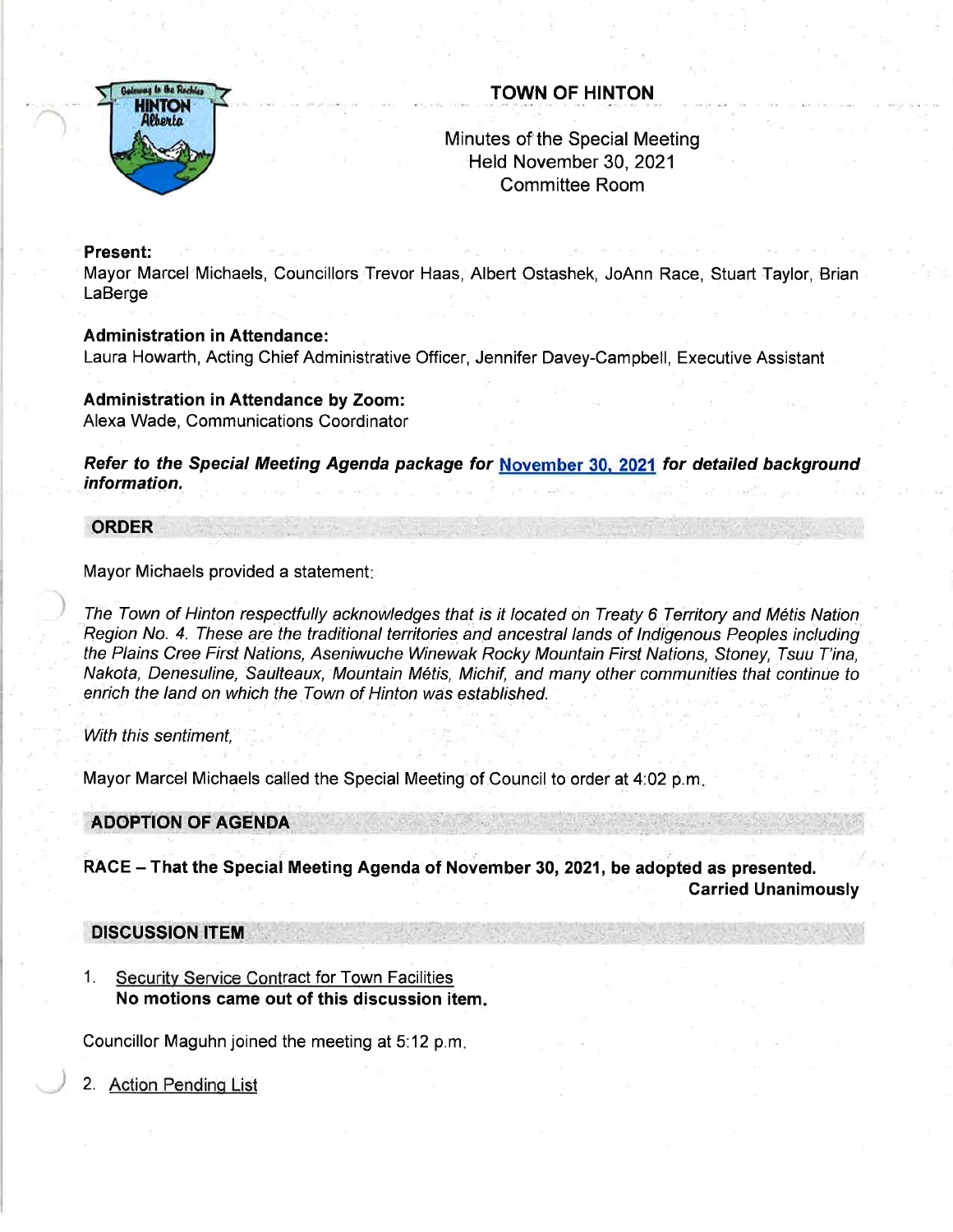Town of Hinton Special Meeting Minutes- November 30, 2021 Page | 2

> MAGUHN - That Gommittee direct Administration to move the following items from the Council Action Pending List to the following Actions to come to the December 7,2021, Regular Meeting of Gouncil:

- . MD-2234 to March <sup>31122</sup>
- MD-2378 to February 22/22
- o, MD-2380 to February <sup>22122</sup>
- $\bullet$  MD-2411 to December 7/21
- . MD-2299 rescind
- o MD-2410 Complete
- MD-2310 to March 22/21
- MD-2318 to March 22/21
- . MD-2247 rescind
- . MD-2248 rescind
- . MD-2331 rescind
- . MD-1643 rescind
- . MD-1702 rescind
- $\bullet$  MD-1759 verbal update prior to rescinding this item
- r MD-l868 January <sup>28122</sup>
- e MD-2031May <sup>2022</sup>
- . MD-2032 rescind
- MD-2383 rescind
- . MD-2293 rescind

#### Garried Unanimously

## CLOSED SESSION

- 1. Mutual Performance Closed per Section 24 of FOIP
- 2. Interim CAO Employment Agreement Closed per Section 17 & 24 of FOIP
- 3. Code of Conduct Closed per Section 17 & 24 of FOIP

HAAS - That the Special Meeting of Council move to Closed Session at 7:06 p.m.

Garried Unanimously

OSTASHEK – That the Special Meeting of Council move out of closed Session at 7:59 p.m. Garried Unanimously

TAYLOR - That the Gommittee extend the Special Meeting of Council past 8:00 p.m.

Garried Unanimously

LABERGE - That the Special Meeting of Council move to Closed Session at 7:59 p.m. Carried Unanimously

L. Howarth left the meeting at 8:29 p.m

HAAS - That the Special Meeting of Council be moved out of Closed Session at 8:55 p.m. Carried Unanimously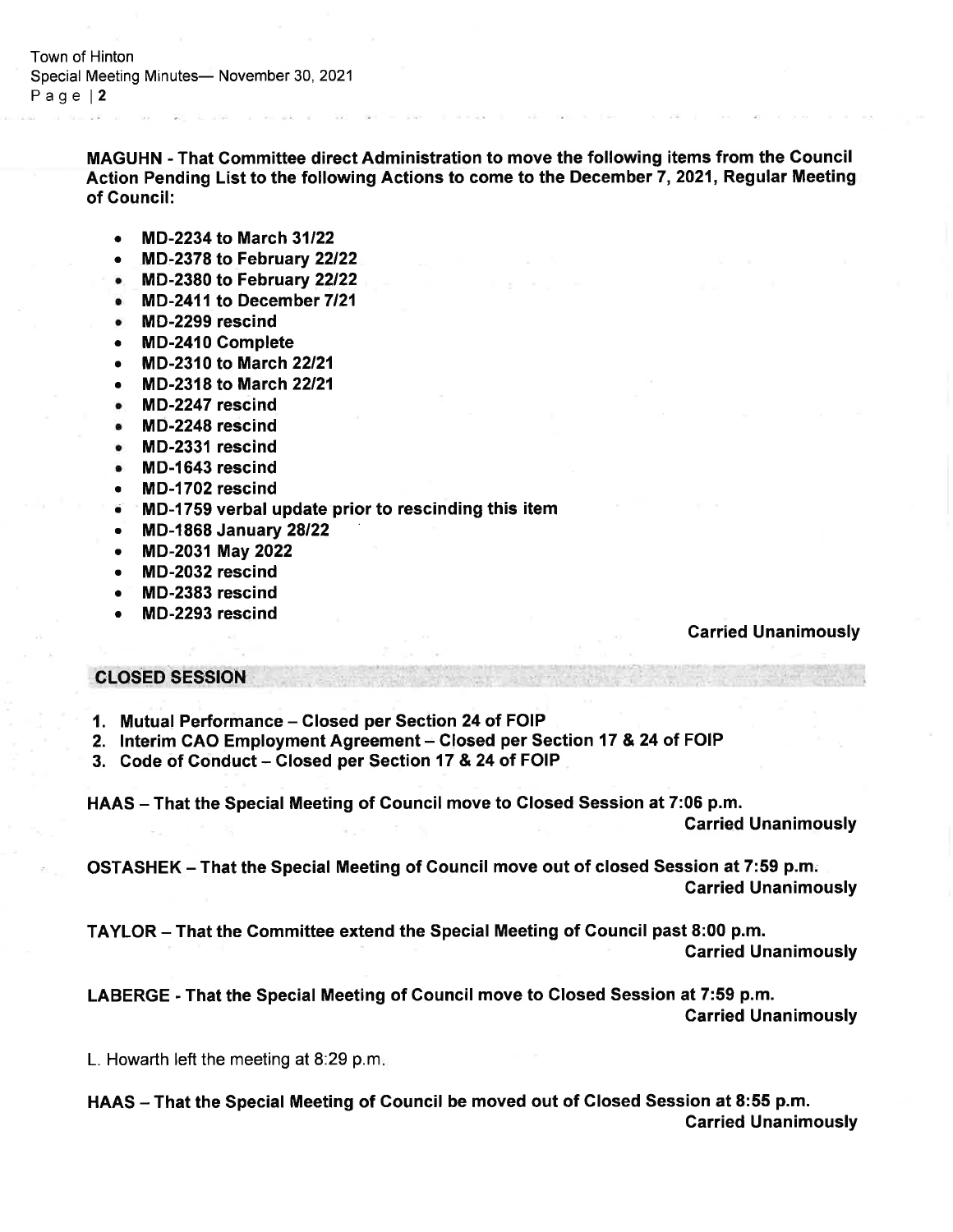Town of Hinton ' Special Meeting Minutes-'November 30,2021 Page | 3

> LABERGE - That Committee direct the Mayor to seek legal advice as per discussion in closed session.

> > Garried Unanimously

## **ADJOURNMENT**

J

MAGUHN - That the Special Meeting adjourn at 8:56 p.m.

**Carried Unanimously** Mayor

Legislative Services Coordinator